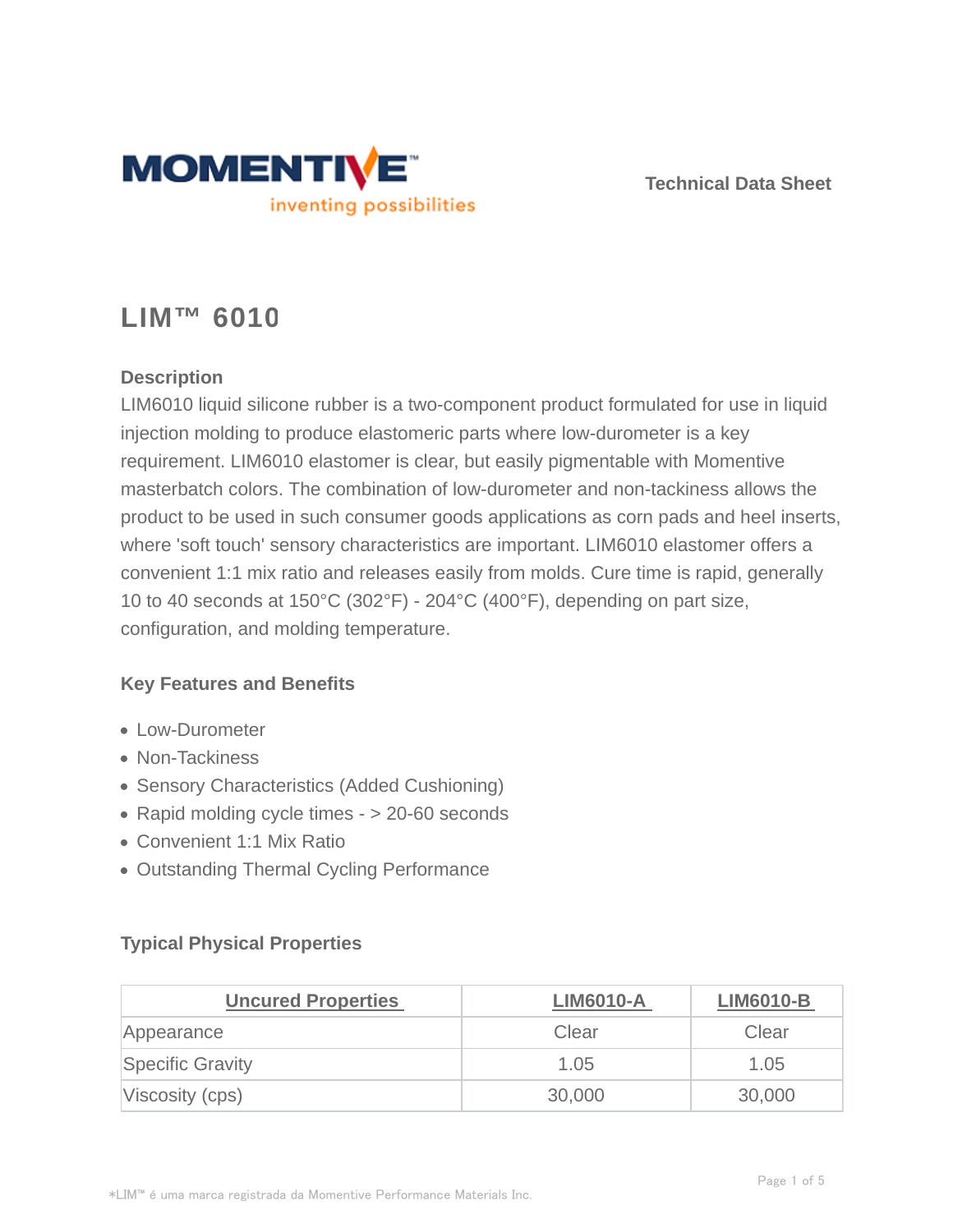| <b>Cured Properties</b>              | As Molded 30 secs @ 177°C Postbaked 1 hr @ 177°C / |            |
|--------------------------------------|----------------------------------------------------|------------|
| (75 mils thick)                      | /350°F                                             | 350°F      |
| Hardness, Shore A<br>Durometer       | 10                                                 | 15         |
| Tensile Strength, psi (MPa)          | 400 (2.76)                                         | 450 (3.10) |
| Elongation, %                        | 510                                                | 440        |
| Tensile Modulus, 100%, psi<br>(MPa)  | 36(0.25)                                           | 55 (0.38)  |
| Tear Strength, Die B, Ib/in<br>KN/M) | 32 (32.5.62)                                       | 60 (10.51) |

Typical product data values should not be used as specifications.

Assistance and specifications are available by contacting Momentive Performance Materials.

#### **Potential Applications**

The combination of low-durometer and non-tackiness allows the product to be used in such consumer goods applications, where 'soft touch' sensory characteristics are important.

- Corn Pads
- **Heel Inserts**

#### **Processing Recommendations**

Ready-to-use mixtures (of the components A and B) are fed directly to the injectionmolding machine from the original containers by means of a metering and mixing unit. The mixture, consisting of the two components in the ratio 1:1, is injected into the heated mold. At mold temperatures of 170 - 230°C, the addition-crosslinking silicone rubber typically vulcanizes, without any dissociation products, within a few seconds. High curing speed and easy demolding can help enable fully automated production of a large number of articles in short cycle times.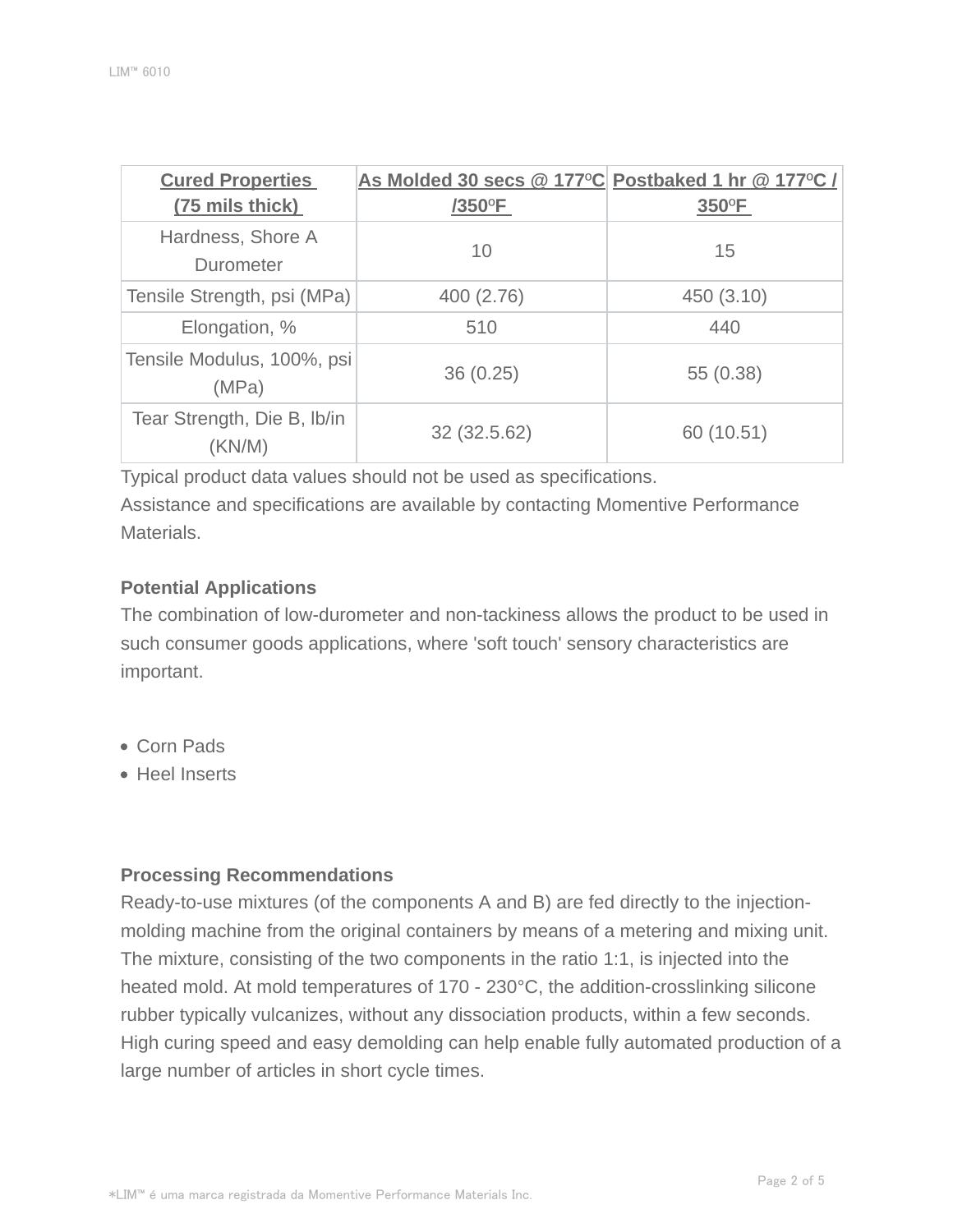#### **Regulatory Compliance**

A representative sample of an analogous product to LIM 6010 met the requirements of USP Class VI and ISO 10993 under Good Laboratory Practices (GLP).

- Listed as UL 94 HB (File No. E205753)
- The ingredients are listed in the BfR recommendation XV "Silicones" (1)

Compositionally compliant with 21 CFR 177.2600 – Rubber articles intended for repeated use $(2)$ 

(1) Producer of the final article needs to test and confirm that the final product meets the extraction limits of BfR XV or corresponding EU legislation.

(2) It is the responsibility of the user to determine that the final product complies with the extractive limitations and other requirements of 21 CFR 177.2600, under their specific manufacturing procedures.

**Patent Status** Standard copy to come

# **Product Safety, Handling and Storage**

Standard copy to come

**Limitations** Standard copy to come

## **Contact Information**

Email commercial.services@momentive.com

**Telephone**

**Americas Latin America EMEAI- Europe, Middle East, Africa & India**

**ASIA PACIFIC**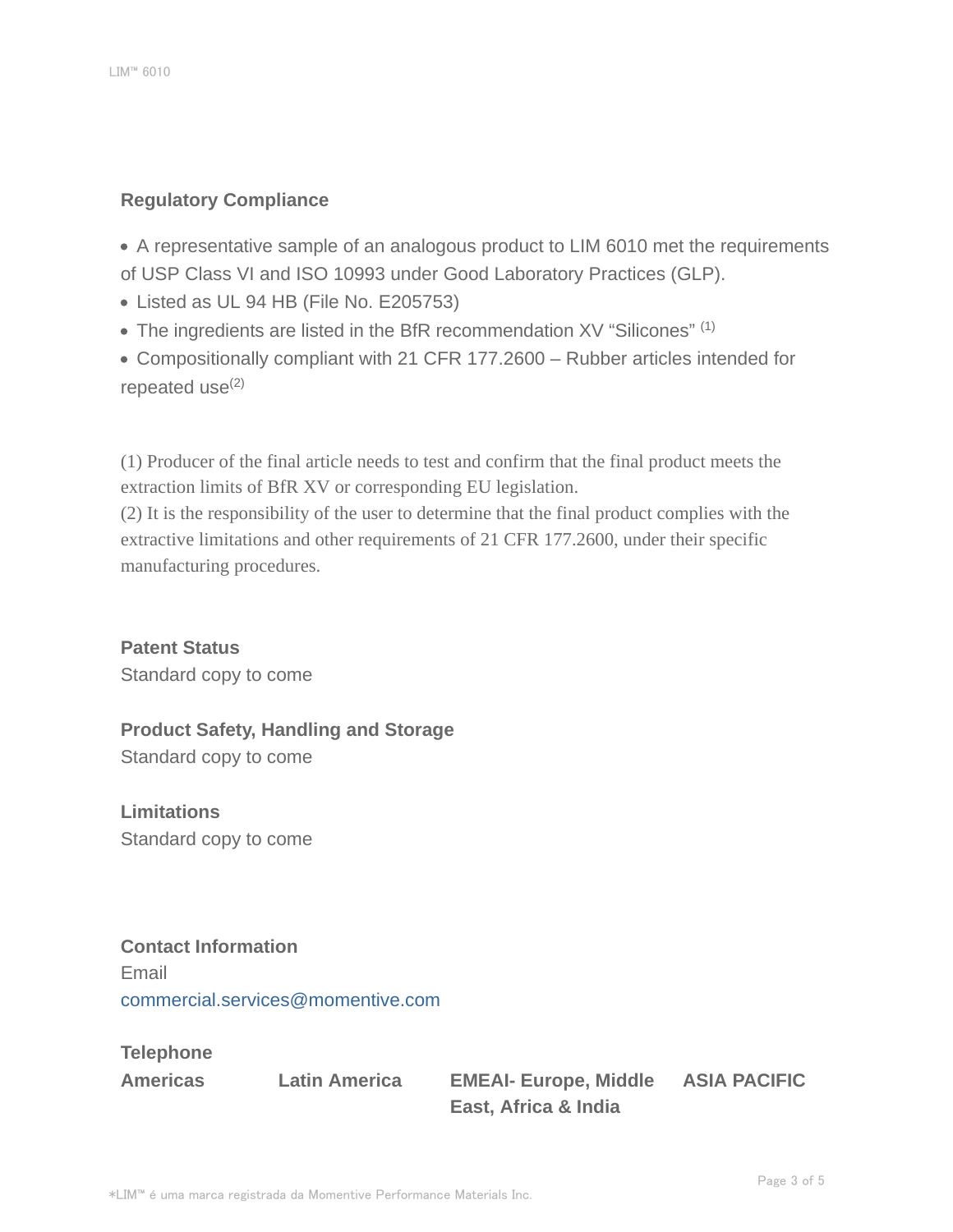| +1 800 295 2392      | <b>Brazil</b>        | <b>Europe</b>             | <b>China</b>     |
|----------------------|----------------------|---------------------------|------------------|
| Toll free*           | +55 11 4534 9650     | +390510924300             | 800 820 0202     |
| +704 805 6946        | <b>Direct Number</b> | Direct number             | Toll free        |
| <b>Direct Number</b> |                      |                           | +86 21 3860 4892 |
|                      |                      |                           | Direct number    |
| *All American        | <b>Mexico</b>        | India, Middle East &      | Japan            |
| countries            | +52 55 2169 7670     | <b>Africa</b>             | +81 3 5544 3111  |
|                      | <b>Direct Number</b> | + 91 44 71212207          | Direct number    |
|                      |                      | Direct number*            |                  |
|                      |                      | *All Middle Eastern       | <b>Korea</b>     |
|                      |                      | countries, Africa, India, | +82 2 6201 4600  |

For literature and technical assistance, visit our website at: www.momentive.com

#### **DISCLAIMER:**

**THE MATERIALS, PRODUCTS AND SERVICES OF MOMENTIVE PERFORMANCE MATERIALS INC. AND ITS SUBSIDIARIES AND AFFILIATES (COLLECTIVELY "SUPPLIER"), ARE SOLD SUBJECT TO SUPPLIER'S STANDARD CONDITIONS OF SALE, WHICH ARE INCLUDED IN THE APPLICABLE DISTRIBUTOR OR OTHER SALES AGREEMENT, PRINTED ON THE BACK OF ORDER ACKNOWLEDGMENTS AND INVOICES, AND AVAILABLE UPON REQUEST. ALTHOUGH ANY INFORMATION, RECOMMENDATIONS, OR ADVICE CONTAINED HEREIN IS GIVEN IN GOOD FAITH, SUPPLIER MAKES NO WARRANTY OR GUARANTEE, EXPRESS OR IMPLIED, (i) THAT THE RESULTS DESCRIBED HEREIN WILL BE OBTAINED UNDER END-USE CONDITIONS, OR (ii) AS TO THE EFFECTIVENESS OR SAFETY OF ANY DESIGN INCORPORATING ITS PRODUCTS, MATERIALS, SERVICES, RECOMMENDATIONS OR ADVICE. EXCEPT AS PROVIDED IN SUPPLIER'S STANDARD CONDITIONS OF SALE, SUPPLIER AND ITS REPRESENTATIVES SHALL IN NO EVENT BE RESPONSIBLE FOR ANY LOSS RESULTING FROM ANY USE OF ITS MATERIALS, PRODUCTS OR SERVICES DESCRIBED HEREIN.** Each user bears full responsibility for making its own determination as to the suitability of Supplier's materials, services, recommendations, or advice for its own particular use. Each user must identify and perform all tests and analyses necessary to assure that its finished parts incorporating Supplier's products, materials, or services will be safe and suitable for use under